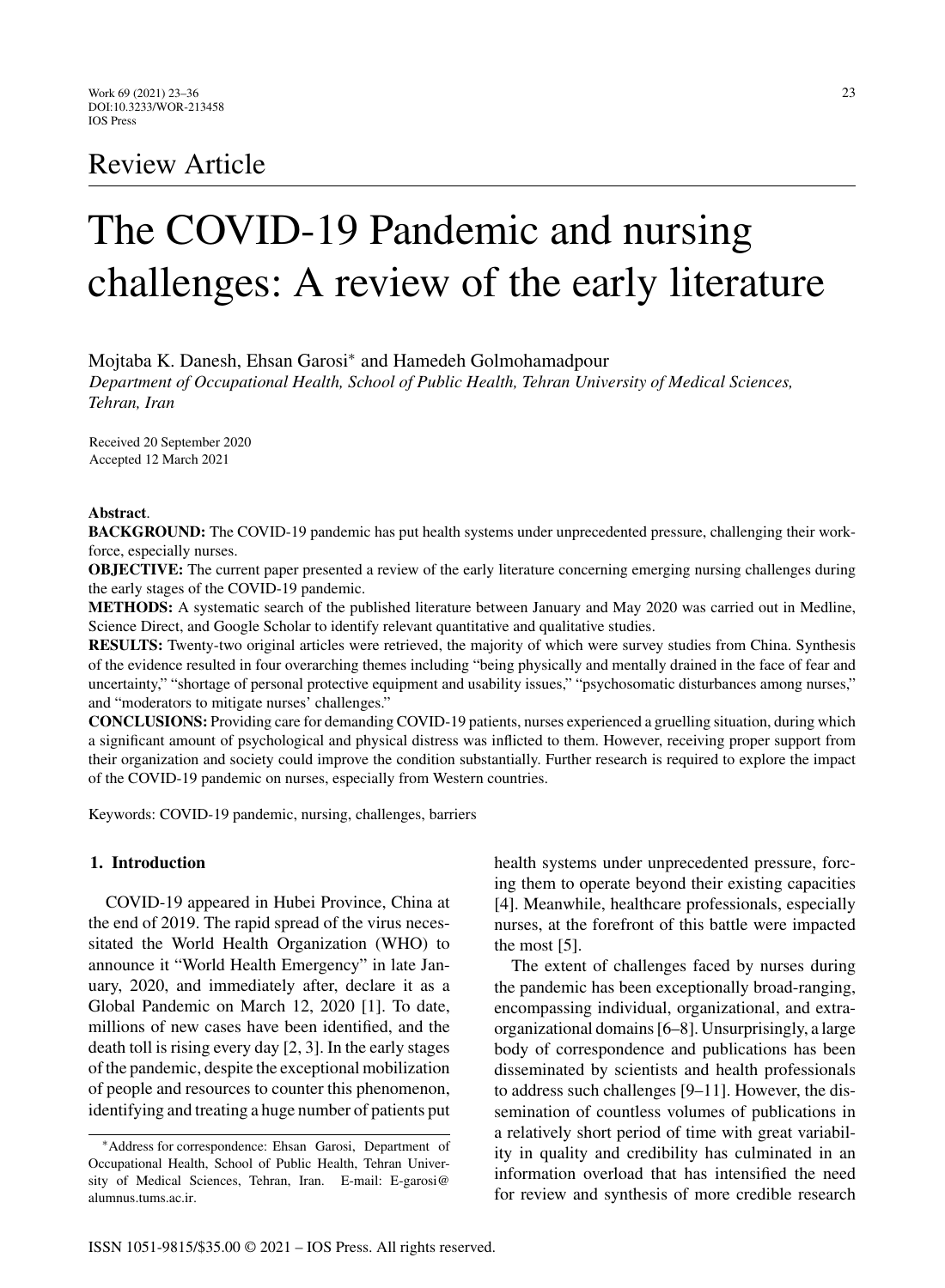to encapsulate the dynamics of the situation [12]. Additionally, a comprehensive identification of major challenges experienced by the nursing workforce can greatly help decision makers and officials adopt realtime strategies, both in the current context and in the future. Thus, in the current paper, we presented a review of the existing literature to illustrate what were emerging nursing challenges during the early stages of the COVID-19 pandemic. As the umbrella label of "challenges of nursing" included a wide variety of sub-concepts, and the existing literature comprised both qualitative and quantitative studies, a sufficient number of studies were allowed for inclusion to warrant a narrative review resulting in synthetic recurring themes. Potential implications for practice were subsequently discussed.

#### **2. Methodology**

# *2.1. Search methodology and article selection*

Methodological steps by which this review study was developed were informed by Ferrari's narrative reviewing general framework [13], which puts forward steps for the identification, quality appraisal, and synthesis of pertinent studies. Accordingly, a structured literature review was carried out to investigate nurses' challenges during the early stages of the pandemic. Challenges were defined as any problem, barrier, or burden that emerged or intensified during the early stages of the pandemic. Medline, Science Direct, and Google Scholar were selected as the main databases of our search from January to May, 2020. Search combinations or strings of keywords were used as follows: "("COVID-19" OR "Coronavirus" OR "Pandemic" AND "Nurses" OR "Healthcare Worker" OR "Nursing Staff" OR "Health Personal" OR "Health Professional" OR "Care Provider" AND "Work barrier" OR "Challenge" OR "Problem" OR "Burden" OR "Impact" OR "Effect" OR "Work Condition")". We also identified additional studies from the reference lists of the identified articles. Articles were included if they met the following criteria:

- 1. Presenting nursing challenges during the early stages of the current pandemic and identifying factors that could mitigate such challenges
- 2. Being published in a peer reviewed journal
- 3. Being original and appropriate based on reporting primary data, validity of methods used, and clarity of results (including both credible quantitative or qualitative studies)

Our initial search yielded 986 articles, out of which 926 were excluded after reviewing their titles and abstracts with regard to the inclusion criteria. Then, the remaining articles  $(n=60)$  were shared with the research team and subjected to full text review. In this step, all selected papers were critically appraised by at least two of the researchers to identify methodological shortcomings and potential biases in order to assess their credibility. Coherence of the research question or rationale for the methods of data collection and analysis were also investigated, and papers were included if there was a consensus about the acceptability of their credibility. Limitations of the included studies are summarized in Table 1. The final assessment of the articles led to 22 articles. The flow of the article selection process is presented in Diagram 1. The included studies were then categorized based on setting, population, methodology, key findings and limitations (Table 1).

# *2.2. Analysis of the selected articles and their major themes*

The result of our literature search yielded 22 articles, out of which 21 were original except for one [14] which was in the form of an editorial letter, but succinctly followed the structure of an original article and provided credible knowledge. The majority of the papers  $(n=18)$  were quantitative surveys being distributed among healthcare workers (HWs). The remaining papers were three qualitative studies and one mixed study. Regarding countries where the studies were conducted, 18 articles were from China, two articles were from Singapore, one article was from Vietnam, and one article was from Pakistan.

Given the nature of the study question and the selected literature, it was decided to conduct a narrative review. A qualitative–descriptive approach to data analysis, namely thematic analysis, was employed by the first and second authors [15]. Following the general principles of thematic analysis, authors first immersed themselves in the data by reading through the chosen literature and reflecting on them (e.g., by margin notes). Subsequently, open coding, a process in which meaningful tags are assigned to words, phrases, events, situations to make them distinguishable from the rest of the data, was conducted [16]. Then, by merging initial codes and moving up the ladder of abstraction, thematic categories were developed. Finally, emergent themes were compared and contrasted to make them as distinguishable as possible. All data were analyzed and interpreted by the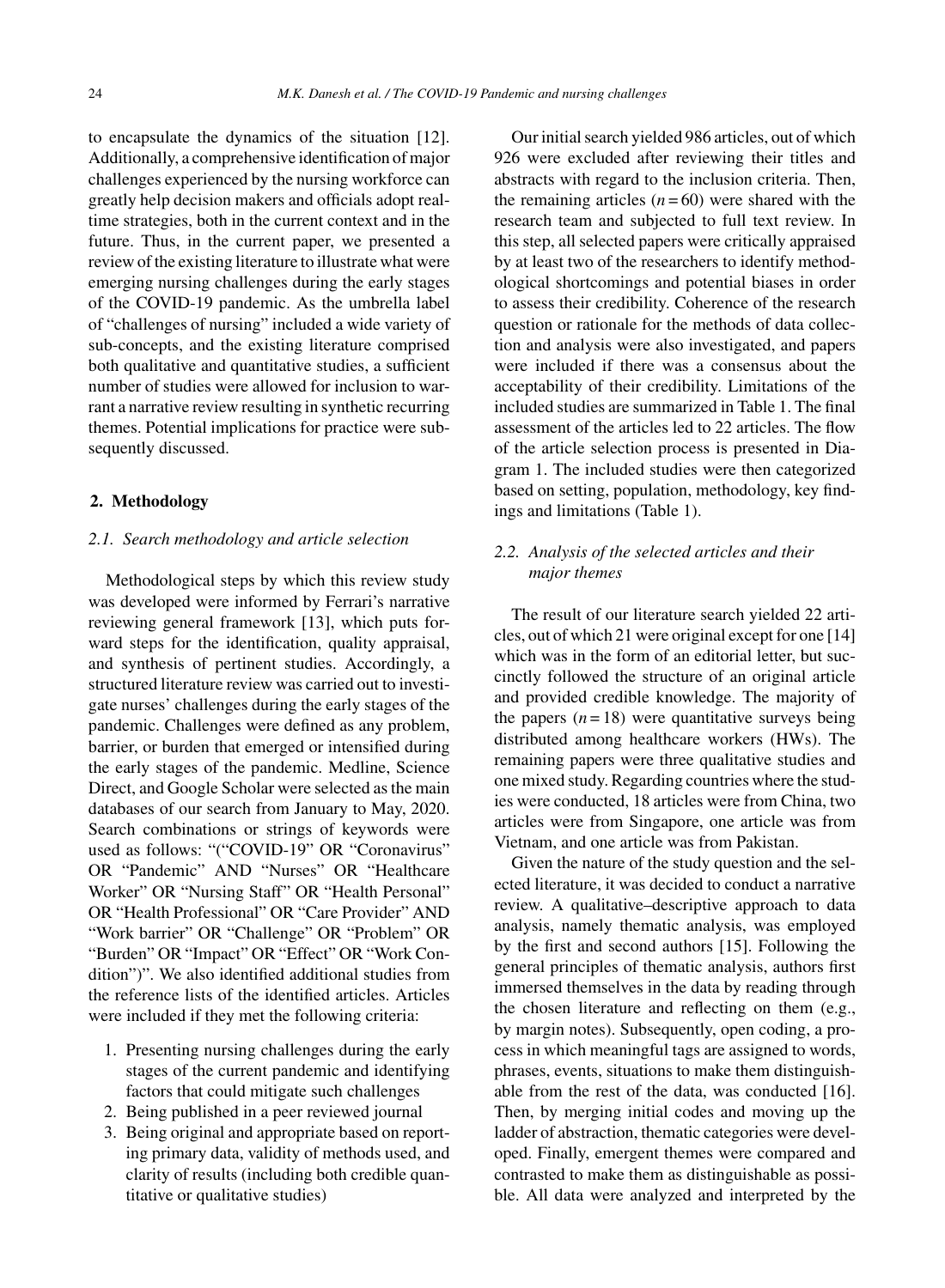| Author&<br><b>Publication Year</b> | Country & Context                                    | Objective(s)                                                                                                                           | Method: Design,<br>Participants<br>&Measurements                                                                    | Key findings                                                                                                                                                                | Limitations                                                                                                                                                 |
|------------------------------------|------------------------------------------------------|----------------------------------------------------------------------------------------------------------------------------------------|---------------------------------------------------------------------------------------------------------------------|-----------------------------------------------------------------------------------------------------------------------------------------------------------------------------|-------------------------------------------------------------------------------------------------------------------------------------------------------------|
| (Kang et al.,<br>2020              | China, Renmin<br>Hospital of Wuhan                   | Exploring mental health<br>status of medical and<br>nursing staff                                                                      | Ouantitative / 944 HWs/<br>questionnaire: (PHQ-9),<br>(GAD-7), (ISI), (IES-R)                                       | The prevalence of mental<br>health disturbance among<br>medical nurses was 36.9%<br>subthreshold, 34.4% mild,<br>22.4% moderate, and<br>$6.2\%$ severe.                     | • Self-reporting<br>questionnaire<br>• Sample size                                                                                                          |
| (Chew et al., 2020)                | Singapore & India/5<br>major hospitals               | Investigating the<br>association between<br>psychological outcomes<br>and physical symptoms<br>among HWs                               | Quantitative / 906HWs/<br>Self-made, (DASS-21)<br>and (IES-R)<br>questionnaires                                     | 10.6%, 15.7%, 5.2% and<br>7.4% of healthcare<br>workers reported<br>depression, stress, anxiety<br>and PTSD respectively.                                                   | $\bullet$ Self-made questionnaire<br>• Lack of validity check of<br>reported symptoms<br>• Socioeconomic status and<br>education level were not<br>recorded |
| (Huang and<br>Zhao, 2020)          | China / Selected<br>hospitals                        | Assessing the mental health<br>burden of Chinese public<br>during the outbreak, and<br>to explore the potential<br>influential factors | Quantitative/ 603 People,<br>and 183 HWs/<br>questionnaire: COVID-19<br>related (GAD-7),<br>$(CES-D)$ , $(PSOI)$    | Prevalence of anxiety,<br>depressive symptoms, and<br>sleep disorders were<br>34.0%, 18.1%, and<br>18.1%, respectively.                                                     | • Unable to assess an<br>individual's<br>psychological condition<br>before the outbreak                                                                     |
| (Lai et al.,<br>2020)              | China/34 selected<br>hospitals                       | Assessing the magnitude of<br>mental health outcomes<br>and associated factors<br>among health care<br>workers                         | Quantitative /764 nurses,<br>493<br>physicians/questionnaire:<br>(PHQ-9), (GAD-7), (ISI)<br>and (IES-R)             | Depression, anxiety,<br>insomnia, and distress<br>were 50.4%, 44.6%,<br>34.0%, and 71.5%,<br>respectively.                                                                  | • Response rate bias                                                                                                                                        |
| (Xiao et al.,<br>2020)             | China/ selected<br>hospitals in several<br>provinces | Determine the effects of<br>social support on sleep<br>quality and function of<br>medical staff who treated<br>patients with COVID-19  | Ouantitative/180 HWs/<br>questionnaire:Self-Rating<br>Anxiety Scale (SAS),<br>(GSES), (SASR), (PSQI),<br>and (SSRS) | Social support positively<br>influenced self-efficacy<br>and sleep quality.<br>Anxiety and stress<br>negatively affected<br>self-efficacy sleep quality,<br>social support. | • Sample size<br>• Causal inference from a<br>cross-sectional study<br>should be interpreted<br>cautiously                                                  |
| (Cai et al.,<br>2020)              | China/ Selected<br>hospitals in Hunan<br>province    | Investigating the<br>psychological impact and<br>coping strategies of<br>frontline medical staff                                       | Ouantitative/534 HWs/<br>Self-made questionnaire                                                                    | 35.5%, 38.7%, and 10 % of<br>nursesfelt slightly,<br>moderately and highly<br>nervous or frighten in<br>their ward, respectively.                                           | • Limited validity of a<br>self-made survey<br>• Cross-sectional study<br>design<br>• Sample size<br>$\bullet$ Time constraints                             |

Table 1 List of selected studies according to their setting, population, methodology, key findings and limitations

(*Continued*)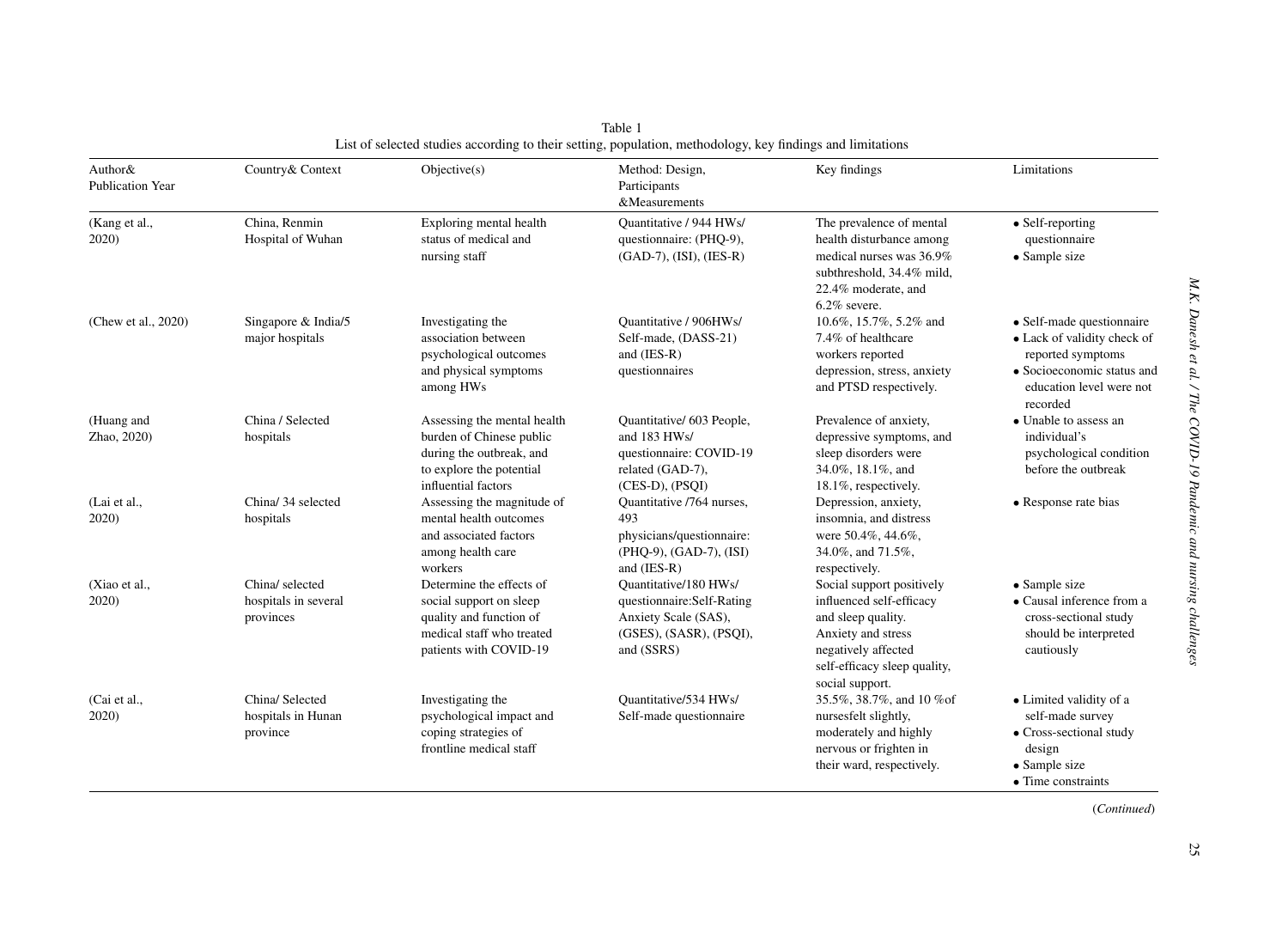|                                    |                                                 |                                                                                                                                  | Table 1<br>(Continued)                                                                 |                                                                                                                                                                                      |                                                                                                 |
|------------------------------------|-------------------------------------------------|----------------------------------------------------------------------------------------------------------------------------------|----------------------------------------------------------------------------------------|--------------------------------------------------------------------------------------------------------------------------------------------------------------------------------------|-------------------------------------------------------------------------------------------------|
| Author&<br><b>Publication Year</b> | Country & Context                               | Objective(s)                                                                                                                     | Method: Design,<br>Participants<br>&Measurements                                       | Key findings                                                                                                                                                                         | Limitations                                                                                     |
| (Mo et al.,<br>2020)               | China/ Guangxi<br>hospital                      | -Investigating the work<br>stress among nurses<br>-Exploring the relevant<br>influencing factors.                                | Quantitative/180 nurses/<br>questionnaires: (SOS) and<br>(SAS)                         | Nurses stress and anxiety<br>score (Mean $\pm$ Sd) were<br>$(39.91 \pm 12.92)$ and<br>$(32.19 \pm 7.56)$ .                                                                           | • Sample size<br>• Cross-sectional study<br>design<br>• Time constraints                        |
| (Wu et al.,<br>2020)               | Hubei Cancer Hospital<br>in China               | Comparing the frequency<br>of burnout between<br>physicians and nurses in<br>frontline wards and those<br>working in usual wards | Quantitative/220 HWs/<br><b>Maslach Burnout</b><br>questionnaire                       | Burnout for front line vs.<br>other wards was (13% vs.<br>39%                                                                                                                        | • Sample size<br>• Selection bias and low<br>response rate                                      |
| (Saqlain<br>et al.,<br>2020)       | Pakistan/selected HWs<br>in hospitals           | Identifying the current<br>status of knowledge,<br>attitude and practice<br>regarding COVID-19<br>among HCWs in Pakistan.        | Ouantitative/414 HWs/<br>KAP questionnaire                                             | -HWs have good<br>knowledge (93.2%,<br>$N = 386$ , a positive<br>attitude [mean 8.43<br>(standard deviation 1.78)]<br>and good practice (88.7%,<br>$N = 367$ ) regarding<br>COVID-19 | $\bullet$ Time constraints<br>• Online survey                                                   |
| (Zhu et al.,<br>2020)              | China/ Tongji Hospital                          | Assessing the immediate<br>psychological impact of<br>pandemic on HWs                                                            | Quantitative/5062<br>HWs/questionnaire:(IES-<br>R), (PHQ-9) and,<br>$(GAD-7)$          | 29.8 %, 13.5%, and 24.1 %<br>of healthcare workers<br>reported stress,<br>depression and anxiety<br>symptoms, respectively.                                                          |                                                                                                 |
| (Shi et al.,<br>2020)              | China/ In two selected<br>mental health centres | Assessing the knowledge<br>and attitudes of medical<br>staff                                                                     | Ouantitative/141<br>psychiatrists and 170<br>psychiatric nurses/ KAP<br>33-item survey | $89.51\%$ of the medical staff<br>of the psychiatric<br>hospitals studied had<br>extensive knowledge of<br>COVID-19, and 64.63%<br>of them received the<br>relevant training.        | • Selection bias<br>• Sample size<br>· Results are based on a<br>self-reported<br>questionnaire |
| (Giao et al.,<br>2020)             | Vietnam/HWs in<br>Vietnam                       | Assessing the healthcare<br>workers knowledge and<br>attitude toward<br>coronavirus disease                                      | Quantitative/327 HWs/<br>self-made questionnaire                                       | -Knowledge and attitude of<br>participants were<br>recorded as 88.4%.                                                                                                                | • Sample size<br>• Limited validity of a<br>self-made survey                                    |
| (Zhou.,<br>2020)                   | China/in Henan<br>province                      | <b>Investigating KAP</b><br>concerning patients<br>infected with COVID-19<br>among HWs                                           | Quantitative/1357 HWs<br>across 10 hospitals/ A<br>cross-sectional survey              | 89% of HWs had sufficient<br>knowledge of COVID-19,<br>more than 85% feared<br>self-infection with the<br>virus, and 89.7% followed<br>correct practices<br>regarding COVID-19.      | • Measurement of KAP<br>may be imprecise due to<br>the limited number of<br>items               |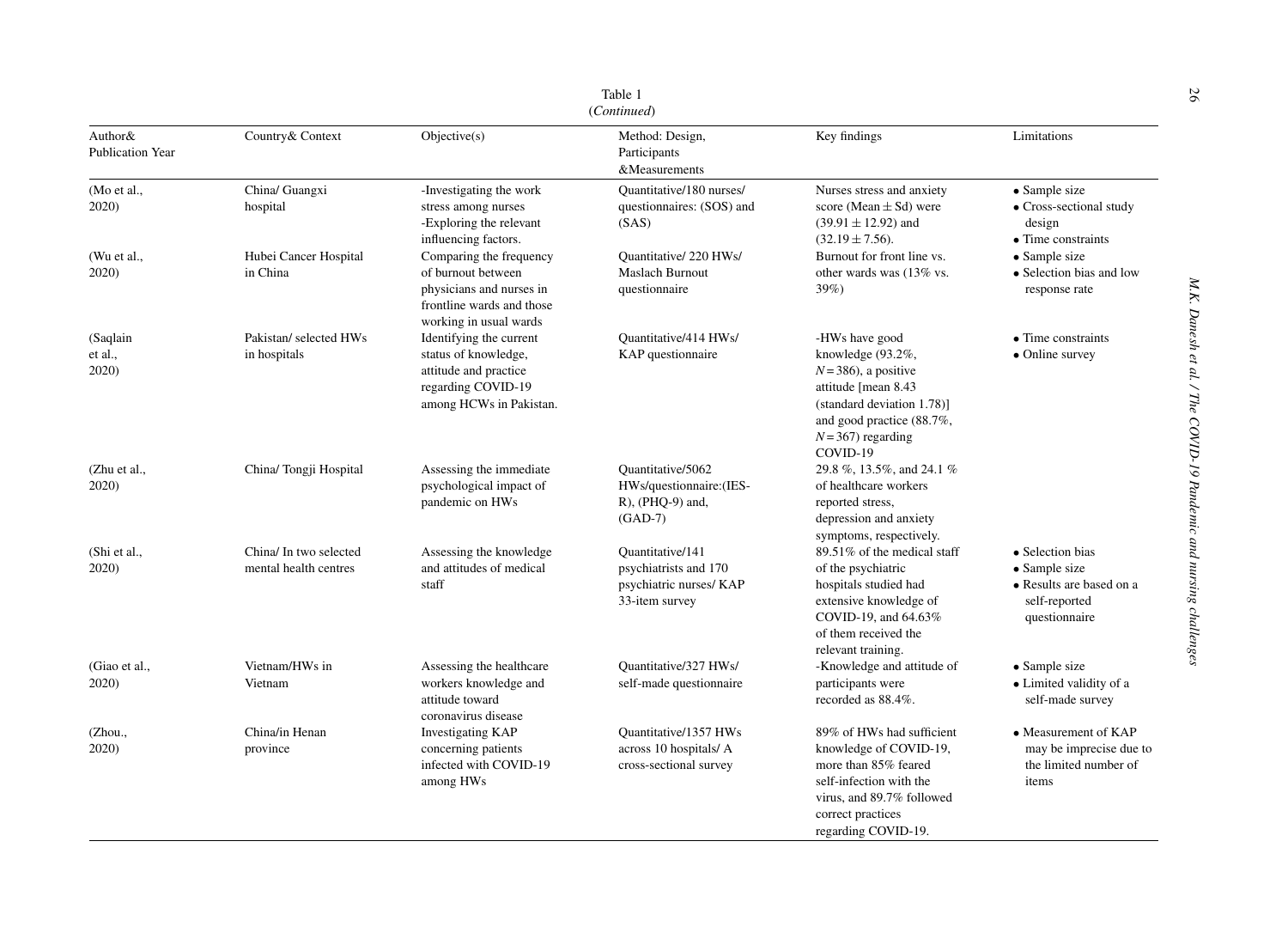| (Liu et al.,<br>2020)   | China/in different<br>regions in China            | Investigating anxiety<br>among HWs                                                                                            | Quantitative/512<br>Healthcare/ questionnaire:<br>(SAS)                      | The prevalence of anxiety<br>was 12.5%, suffering<br>from mild $10.35\%$ ,<br>moderate 1.36%, and<br>severe anxiety 0.78%.                                                                                                                                             | • A selective bias in<br>non-randomly data<br>collection<br>• A cross-sectional design                       |
|-------------------------|---------------------------------------------------|-------------------------------------------------------------------------------------------------------------------------------|------------------------------------------------------------------------------|------------------------------------------------------------------------------------------------------------------------------------------------------------------------------------------------------------------------------------------------------------------------|--------------------------------------------------------------------------------------------------------------|
| (Yifan et al.,<br>2020) | China/ in Wuhan                                   | Investigating the symptoms<br>and causes of somatic<br>disordersamong ICU<br>nurses treating COVID-19<br>pneumonia            | Quantitative/140 ICU<br>nurses/ (ICF)<br>questionnaire/                      | Five major symptoms were<br>chest discomfort and<br>palpitation $(31.4\%)$ ,<br>dyspnea $(30.7\%)$ , nausea<br>$(21.4\%)$ , headache<br>$(19.3\%)$ , and dizziness<br>$(17.9\%).$                                                                                      | • Selection bias<br>• Low response rate                                                                      |
| (Lan et al.,<br>2020)   | China/tertiary hospitals<br>in Hubei              | Estimating the prevalence,<br>clinical features, and risk<br>factors of skin damage<br>among HWs                              | Quantitative/542 physicians<br>and nurses/self-made<br>online questionnaires | The skin damage caused by<br>enhanced<br>infection-prevention<br>measures was 97.0% (526<br>of 542).                                                                                                                                                                   | • Possible risk factors in<br>daily life were not<br>included<br>• Limited validity of a<br>self-made survey |
| (Jin et al.,<br>2020)   | China/Tertiary acute<br>care hospital in<br>Wuhan | <b>Identifying Influencing</b><br>factors, psychosocial<br>changes, and management<br>procedures for COVID-19<br>infected HWs | Qualitative/105<br>HWs/Validated<br>questionnaire                            | $-87$ cases (84.5%) thought<br>they were infected in<br>working environment in<br>hospital. $(41.8\%)$ thought<br>HWs' infection was<br>related to protective<br>equipment. 88.3% of staff<br>experienced<br>psychological changes<br>during their isolation<br>period | • Memory biases among<br>participants                                                                        |
| (Liu et al.,<br>2020)   | China/in Hubei<br>province                        | Describing the experiences<br>of HWs in the early stages<br>of the outbreak                                                   | Qualitative/9 nurses and 4<br>physicians/Telephone<br>interviews             | Three major themes<br>regarding responsibility,<br>challenges and resilience<br>were explored.                                                                                                                                                                         | • Interview by telephone.<br>• The semi-structured<br>interview guide was not<br>piloted.<br>• Sample size   |
| (Sun et al.,<br>2020)   | China/Hospital of<br>Henan University             | Exploring the psychology<br>of nurses caring for<br>COVID-19 patients.                                                        | Qualitative/20 nurses/<br>Interview                                          | -Negative emotions present<br>in early stage consisting<br>of fatigue<br>-Growth under pressure<br>-Positive emotions occurred<br>simultaneously with<br>negative emotions.                                                                                            | • Sample size<br>$\bullet$ Time constraints                                                                  |

(*Continued*)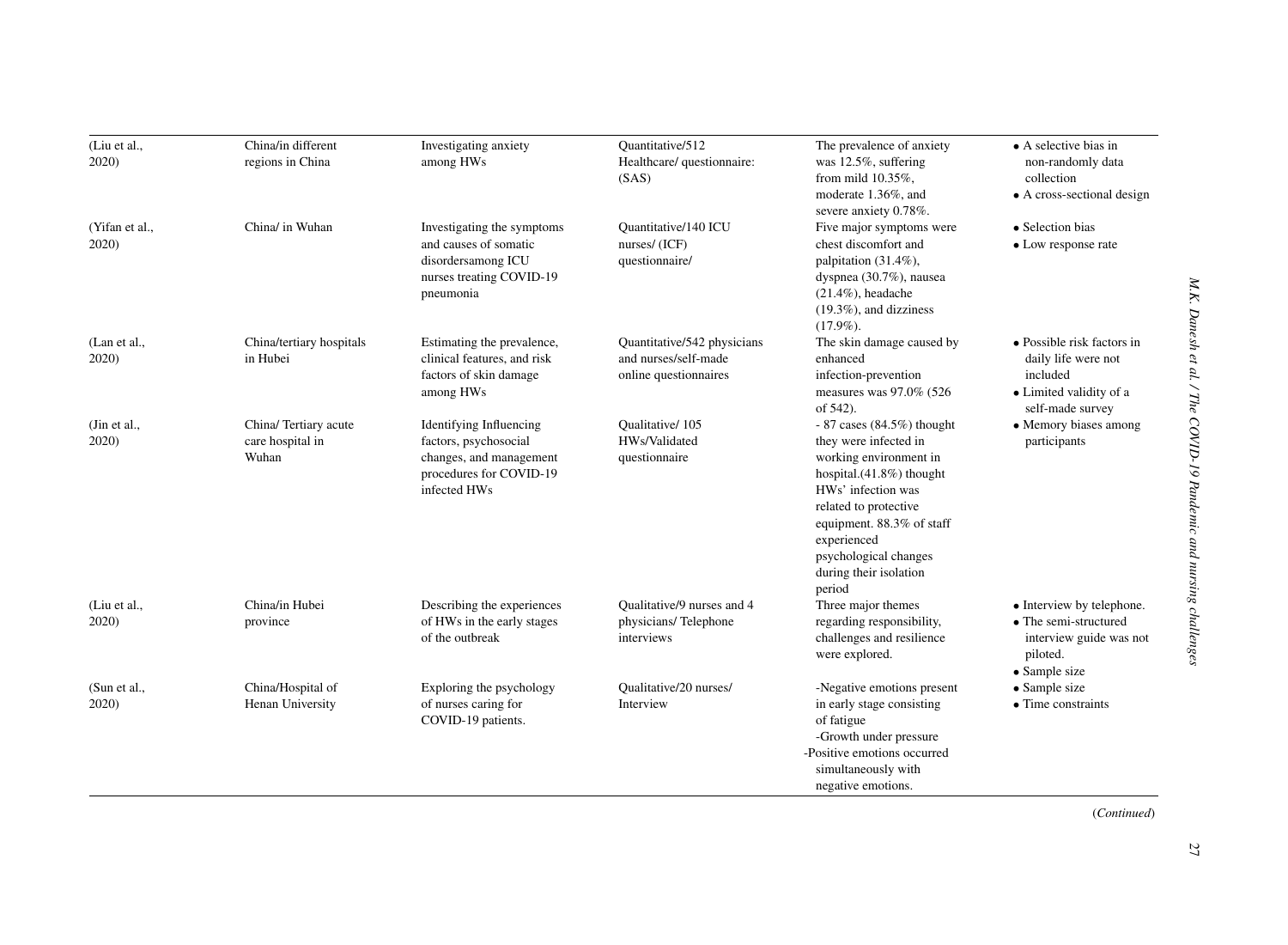| Author&<br><b>Publication Year</b> | Country & Context                                   | Objective(s)                                                                                                                                                                          | Method: Design,<br>Participants<br>&Measurements                                                                     | Key findings                                                                                                                                                                                                                                                                                                | Limitations                                                                                                                                                                            |
|------------------------------------|-----------------------------------------------------|---------------------------------------------------------------------------------------------------------------------------------------------------------------------------------------|----------------------------------------------------------------------------------------------------------------------|-------------------------------------------------------------------------------------------------------------------------------------------------------------------------------------------------------------------------------------------------------------------------------------------------------------|----------------------------------------------------------------------------------------------------------------------------------------------------------------------------------------|
| (Yin and<br>Zeng., 2020)           | China/Tertiary general<br>hospital in Wuhan         | Exploring the psychological<br>needs of nurses caring for<br>patients with (COVID-19)                                                                                                 | Qualitative/10 nurses/ A<br>semi-structured, personal,<br>in-depth interview                                         | -Relatedness needs<br>consisted interpersonal<br>needs, humanistic concern<br>needs, and family needs<br>-Growth needs were<br>reflected as a strong need<br>for knowledge                                                                                                                                  | • Time constraints for data<br>collection and data<br>analysis<br>• Sample size                                                                                                        |
| (Ong et al.,<br>2020               | Singapore/In the<br>National University<br>Hospital | Determining<br>PPE-associated problems<br>and its impact on HWs                                                                                                                       | Quantitative/ 158 HWs/<br>self-made questionnaire<br>was used                                                        | Pre-existing primary<br>headache combined PPE<br>usage for $> 4$ hours per<br>day associated with de<br>novo PPE-associated<br>headaches                                                                                                                                                                    | • Using self-administrative<br>questionnaire<br>• Other risk factors for<br>headache were not<br>considered                                                                            |
| (Zhang et al.,<br>2020)            | China/Several hospital<br>in China                  | Analysing the actual work<br>hours and preferred work<br>hours per shift of nurses<br>and exploring influencing<br>factors on the nurses who<br>reported the preferred<br>work hours. | Mixed/109 nurses<br>responded to a<br>self-madequestionnaire<br>and 44 nurses completed<br>the open-ended questions. | The actual work hours per<br>shift among frontline<br>nurses exceeded the<br>nurses reported preferred<br>work hours. The<br>influencing factors for<br>preferred work hours<br>were circumstances, PPE,<br>the physical and<br>emotional needs of<br>nurses, safety needs of<br>nurses and work intensity. | • A cross-sectional design<br>• Using a self-designed<br>questionnaire<br>$\bullet$ Time constraints<br>Actual work and preferred<br>work hours were<br>measured by subjective<br>way. |

Abbreviations: (GAD): Generalized Anxiety Disorder, (PHQ): Patient Health Questionnaire, (ISI): Insomnia Severity Index, (IES-R): Event Scale-Revised, (DASS-21): Depression Anxiety Stress Scales, (CES-D): Center for Epidemiology Scale for Depression, (PSQI): Pittsburgh Sleep Quality Index, (SAS): Self-Rating Anxiety Scale, (GSES): General Self- Efficacy Scale, (SASR): Stanford Acute Stress Reaction, (SSRS): Social Support Rate Scale, (SOS): Stress Overload Scale,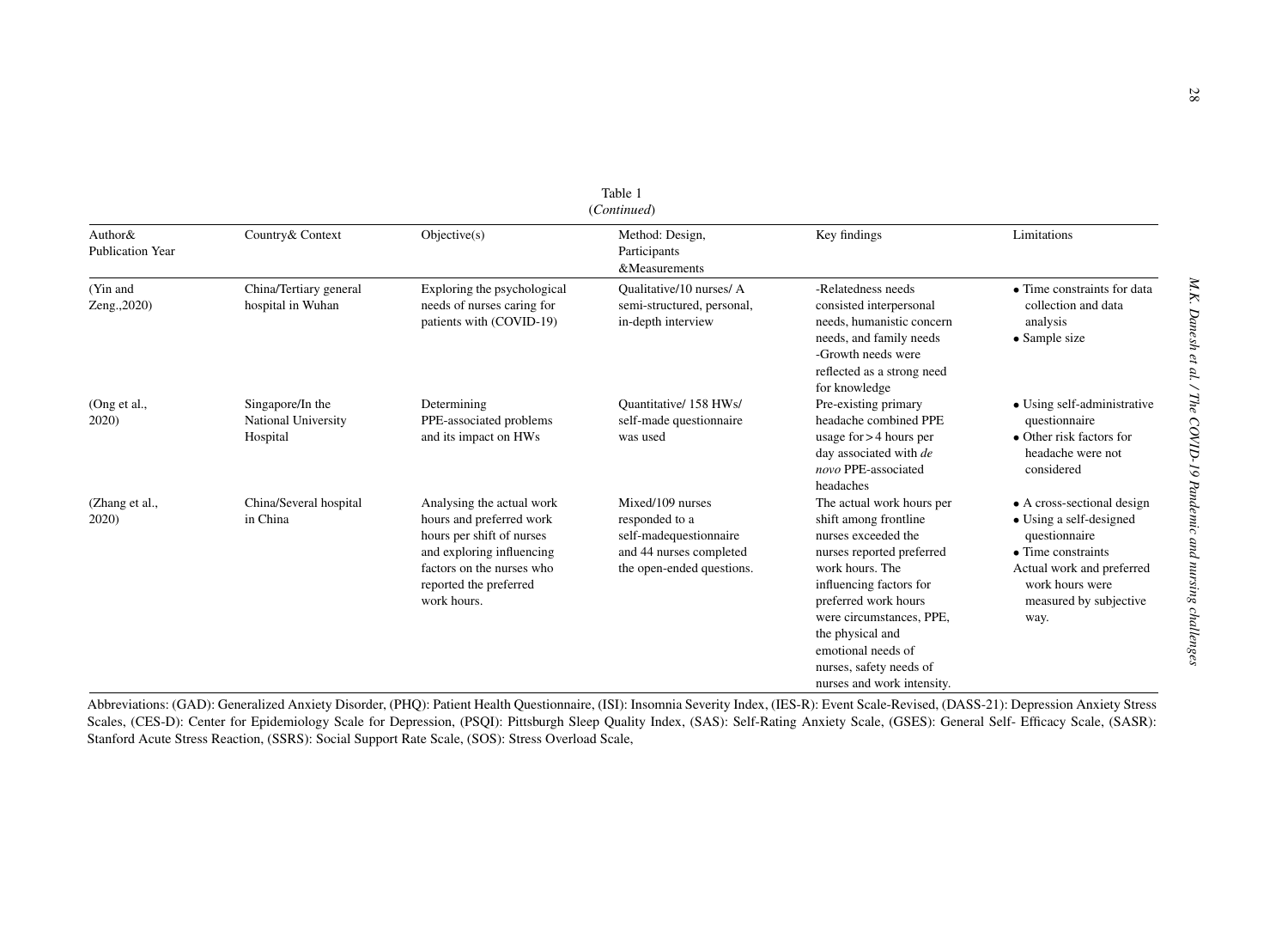first and second authors independently. However, final acceptance of codes and themes was determined by consensus, before which open discussions were held to discuss codes, solve disagreements, and refine and re-conceptualize themes. As a result, four major themes were identified as below: 1. Being physically and mentally drained in the face of fear and uncertainty, 2. Shortage of personal protective equipment and usability issues, 3. Psychosomatic disturbances among nurses, and 4. Moderators to mitigate nurses' challenges

# **3. Results**

# *3.1. Being physically and mentally drained in the face of fear and uncertainty*

The pandemic put health systems, especially nurses, under enormous pressure in an unprecedented condition [6, 7, 17, 18]. According to Liu et al. [6], it was a "completely new context" where nurses were "overwhelmed and exhausted by the workload and protective gear". Saqlain et al. stated that overcrowding in emergency wards became a major barrier [19], and Zhou et al. reported that about half of their nurses were overworked (working more than 8 hours a day) and significantly fatigued [17]. In the same vein, Zhang et al. showed that the actual working hours of frontline nurses considerably exceeded their preferred working hours, also Mo et al. concluded this as a major factor affecting nurses' perceived stress [18, 20].

Nursing of COVID-19 patients was a challenge rarely faced before due to its characteristics of rapid deterioration, pathogenicity, and high transmission rate [21]. It was stated that the condition of critically ill patients with the disease was highly changeable, and that they often had more than one complication leading to multiple organ failure [6]. Sun et al. demonstrated that nursing in this emerging situation was characterized with high-intensity work and fatigue [7]. In fact, it was "managing both mundane and extraordinarily difficult situations" [6], which became extremely physically and emotionally demanding when combined with excessive working hours (which was normal during the pandemic) [20]. Liu et al. argued that since many COVID-19 patients possessed severe anxiety, one of the nursing challenges during the pandemic was to support the patients emotionally and "treat the patient, not just the disease", according to nurses [6]. Additionally, Cai

et al. found that the majority of nurses realized "see your infected patient die in front of you" as highly stressful and a difficult emotional burden [8].

Due to the highly transmittable nature of the disease, studies showed that nurses faced uncertainty and limited interpersonal relationship, mainly due to the fear of infection [6]. Cai et al. showed that almost 80 percent of HWs, the majority of whom were nurses, were highly or moderately concerned with mistakes or inattention leading to infection of others or themselves [8]. As a result, it is not surprising to observe that once mundane events in intensive care units such as sputum splash, urine/feces splash, and urine/feces clearance perceived to be risk factors for many psychosomatic symptom clusters [22]. On the other hand, Yin and Zeng in their study found that a major theme was relatedness which pointed to disturbed interpersonal relationships of nurses, as declared by a frontline nurse: "I miss the days when we could talk to each other without face masks." [23].

# *3.2. Shortage of personal protective equipment and usability issues*

A major theme among the reviewed papers was related to issues regarding PPE as well as their prominent shortage and usability shortcomings [6, 8, 23, 24]. Yin and Zeng [23] showed that "need for safety" and "everyday availability of PPE" were major concerns for frontline nurses. Liu et al., in their qualitative study explored that "sufficient protective supplies are the most significant" was a recurring theme [6]. Similarly, Cai et al. reported that almost 90 percent of their HWs, the majority of whom were nurses, had often faced shortage of medical equipment and resources including PPE. In the face of such scarcity, the same survey showed that adequate protective equipment provided by hospitals was the most significant motivating factor for HWs [8].

Since the start of the pandemic, there has been a significant increase in the frequency of PPE usage. Ong et al. reported that nurses had to wear both masks and protective eyewear for an average of 5.7 hours per day, which was even more drastic in isolation wards. Such prolong exposure to protective clothing introduced considerable challenges to nursing [24]. Liu et al. reported that their nurses were overwhelmed and exhausted due to serving long hours in protective suits without being able to have essential breaks [6]. Zhang et al. showed that another difficulty of using PPE was spending a lot of time wearing and removing it, making it a challenge to have breaks.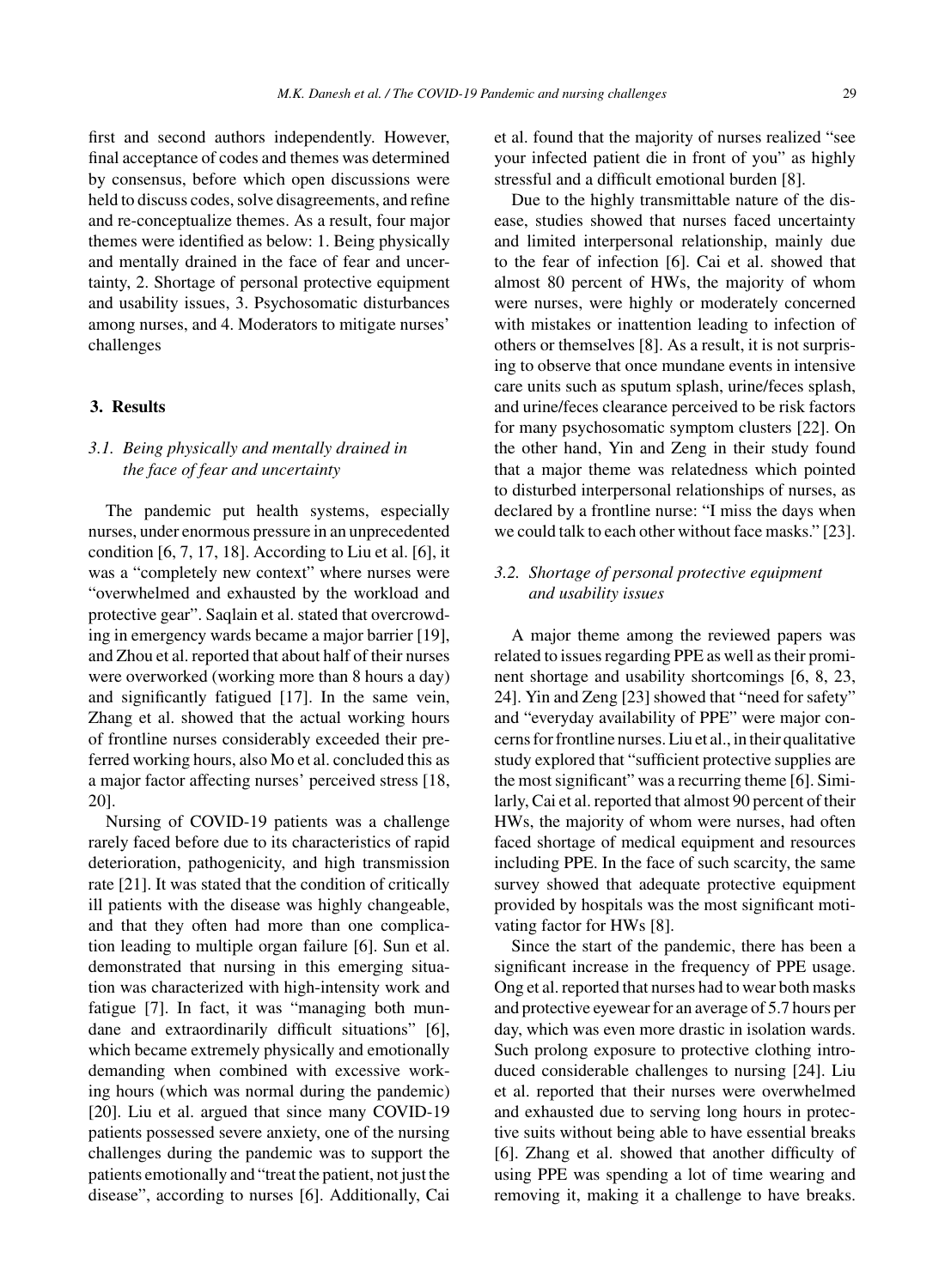Moreover, they showed that fog appearance on goggles blocked nurses' line of sight [20]. Consequently, studies showed that PPE shortage on the one hand and low usability of personal equipment on the other hand put nurses in an uncomfortable situation, impacting their health and performance [20, 24].

# *3.3. Psychosomatic disturbances among nurses*

Among the 22 original articles, the most notable theme was psychosomatic disturbances among nurses, as was reflected in 16 of the them (two qualitative and 14 quantitative studies). The theme shows a significant trend in the published articles. Moreover, out of the 22 articles, 12 focused on mental health problems and five investigated physical or somatic distress. Among them, only one paper mentioned both physical and mental issues simultaneously.

# *3.3.1. Psychological disturbances among nurses*

Based on the reviewed articles (10 survey and two qualitative interview studies), fear, discomfort, stress, anxiety, insomnia, and depression were the most prevalent psychological disturbances among nurses, demonstrating how they truly felt about facing the



Fig. 1. The flow diagram of the search strategy.

pandemic [7, 18, 21, 25–30]. The most investigated concept was anxiety  $(n=9)$  whereas burnout was the least mentioned symptom. Figure 2 illustrates the frequency of the examined psychological disturbances cited in the reviewed literature.

Two qualitative studies explored experiences of nurses caring for COVID-19 patients by utilizing a phenomenological approach [6, 7]. Sun et al. showed that negative emotions were dominant in frontline



Fig. 2. The frequency of the publications in terms of psychosomatic disturbances during the COVID-19 pandemic.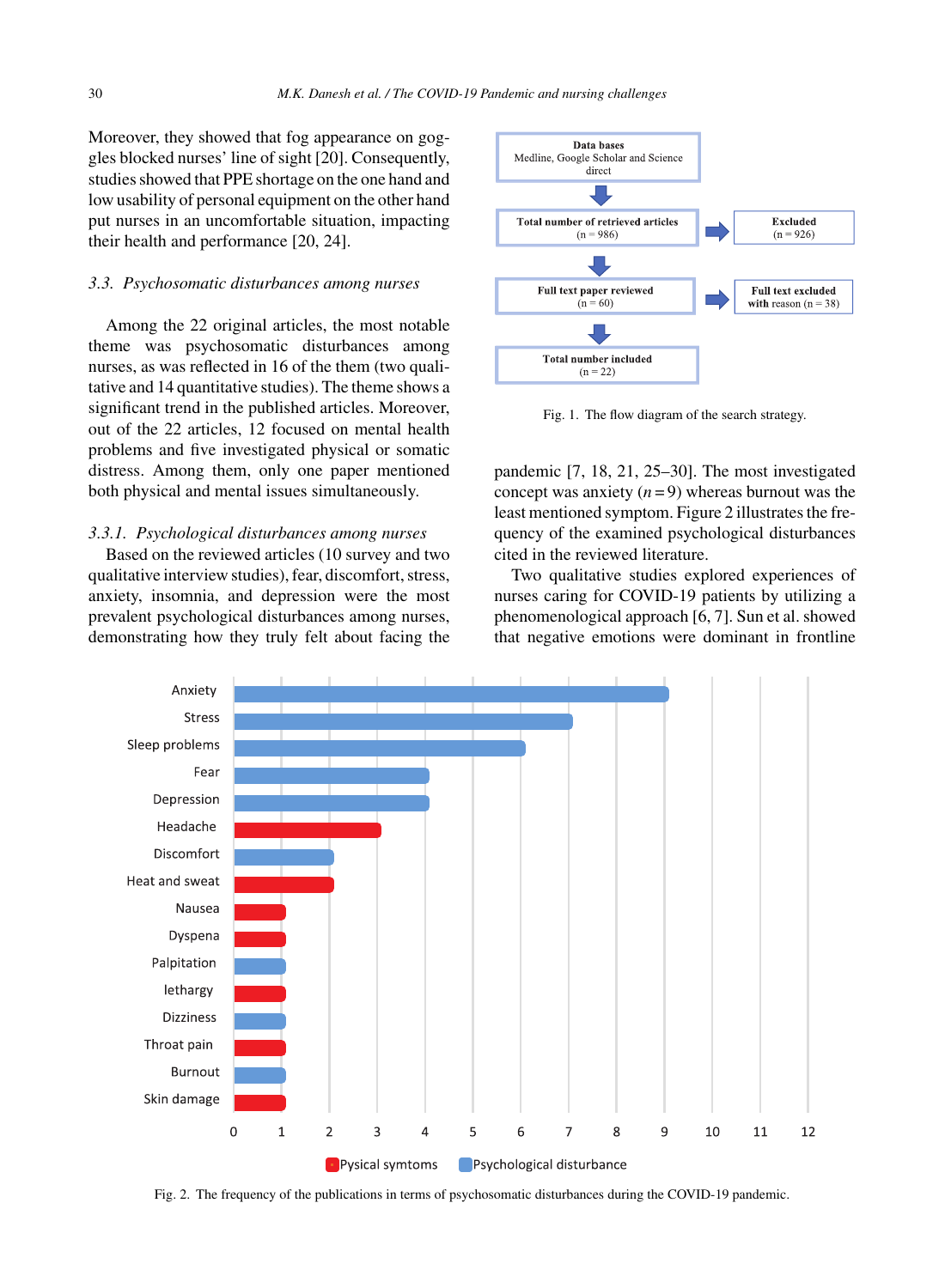nurses including fear and anxiety, as a result of extreme concern over themselves, their patients, and family members, which, in turn, led to fatigue, helplessness, and discomfort [7]. In parallel, Liu et al. explored that fear and anxiety for family members was a recurring theme among nurses [31]. Accordingly, a nurse quoted, "I lived at home. I was anxious, wondering if I brought the virus home and spread it to my family. My child is so young, what if she is infected?" [6]. Supporting the results of the qualitative studies, a survey among HWs showed that almost half of nurses were highly or moderately frightened or nervous while working in their work unit, which was significantly higher compared to doctors and medical technicians  $(P < .05)$  [8].

Surveys investigating psychological distress among HWs produced a significant body of the literature, the majority of which were carried out in China (9 out of 10). Anxiety and depression were the prominent psychological symptoms that were endemic among HWs and nurses, in particular. Frontline HWs involved in direct diagnosis, treatment, and care of COVID-19 patients experienced higher depression (OR, 1.52, *P* < .01), anxiety (OR, 1.57, *P* < .001), insomnia (OR, 2.97, *P* < .001), and distress (OR, 1.60, *P* < 0.001) [28]. Similarly, in a study by Liu et al., the prevalence of anxiety among HWs was found to be 12.5%, and frontline staff reported higher anxiety scores [21]. Furhter, a study among Chinese nurses revealed that the prevalence of mild, moderate, and severe depression levels was 34.4%, 22.4%, and 6.2%, respectively [32]. Moreover, a study in Wuhan showed that psychological disturbances affected healthy nurses, and that most of infected nurses experienced psychological stress or emotional changes during their isolation and the period after being diagnosed positive with COVID-19 [30].

In contrast to the abovementioned literature, a survey of 191 medical staff including physicians and nurses from Hubei showed that first-line workers had a lower frequency of burnout (13% vs. 39%; *P* < 0.000) and were less worried about being infected with coronavirus compared to those working in other units. They argued that there could be multiple reasons for their findings, including deeper sense of personal achievement among frontline staff, greater access to more timely and accurate information, or even, greater control over their job due to direct care for COVID-19 patients [33].

Furthermore, the literature revealed that perceived nursing psychological challenges were buffered

through many factors including personal and family safety [8], work experiences, age and past medical history [25], concern for the patient and family members [7], sleep quality [29], distance from the infected patient [21], and having children and work hours [18].

# *3.3.2. Physical distress among nurses*

Five papers (four quantitative surveys and one qualitative survey) investigated physical symptoms among nurses. Figure 2 illustrates the frequency of observed physical symptoms cited in the relevant studies. According to the qualitative study, heating and sweating were among challenges experienced by nurses while working in frontlines, resulting from wearing non-user-friendly PPE. According to a nurse: "I sweat after wearing the protective gear for a while or when I move, such as turning patients. Then I feel clammy." [6].

On the quantitative side, Ong et al. focused on the adverse outcomes of long exposure to PPE during the COVID-19 pandemic [24]. They showed that out of 158 participants, 128 (81.0%) reported de novo PPE-associated headaches developed mostly due to exacerbation of their preexisting headache disorders. Similarly, Yifan et al. reported a high prevalence of headache among ICU nurses (19.3%), which was proven to be partly due to protective glasses. Chest discomfort and palpitation, dyspnea, nausea, and dizziness were reported as other common symptoms among their population [22]. In another study on 526 first-line HWs consisting of physicians and nurses, the general prevalence rate of skin damage caused by enhanced infection-prevention equipment was reported to be considerably high (97.0%). Skin damage was 83.1% for nasal bridge, 78.7% for cheeks, 74.5% for hands, and 57.2% for forehead. Additionally, they reported that HWs wearing personal protective devices (N95 masks and goggles) for more than 6 hours had higher risks of skin damage at contact sites compared to those who had less exposure time [14]. Moreover, a study among Singaporean and Indian HWs revealed that headache (31.9%), throat pain (33.6%), and lethargy (26.6%) were the more prevalent symptoms [26]. These findings demonstrated a significantly high prevalence of a variety of physical symptoms among nurses, for which PPE was a central causing factor.

#### *3.4. Moderators to mitigate nurses' challenges*

The scope of the reviewed articles not only included challenges but also many factors that could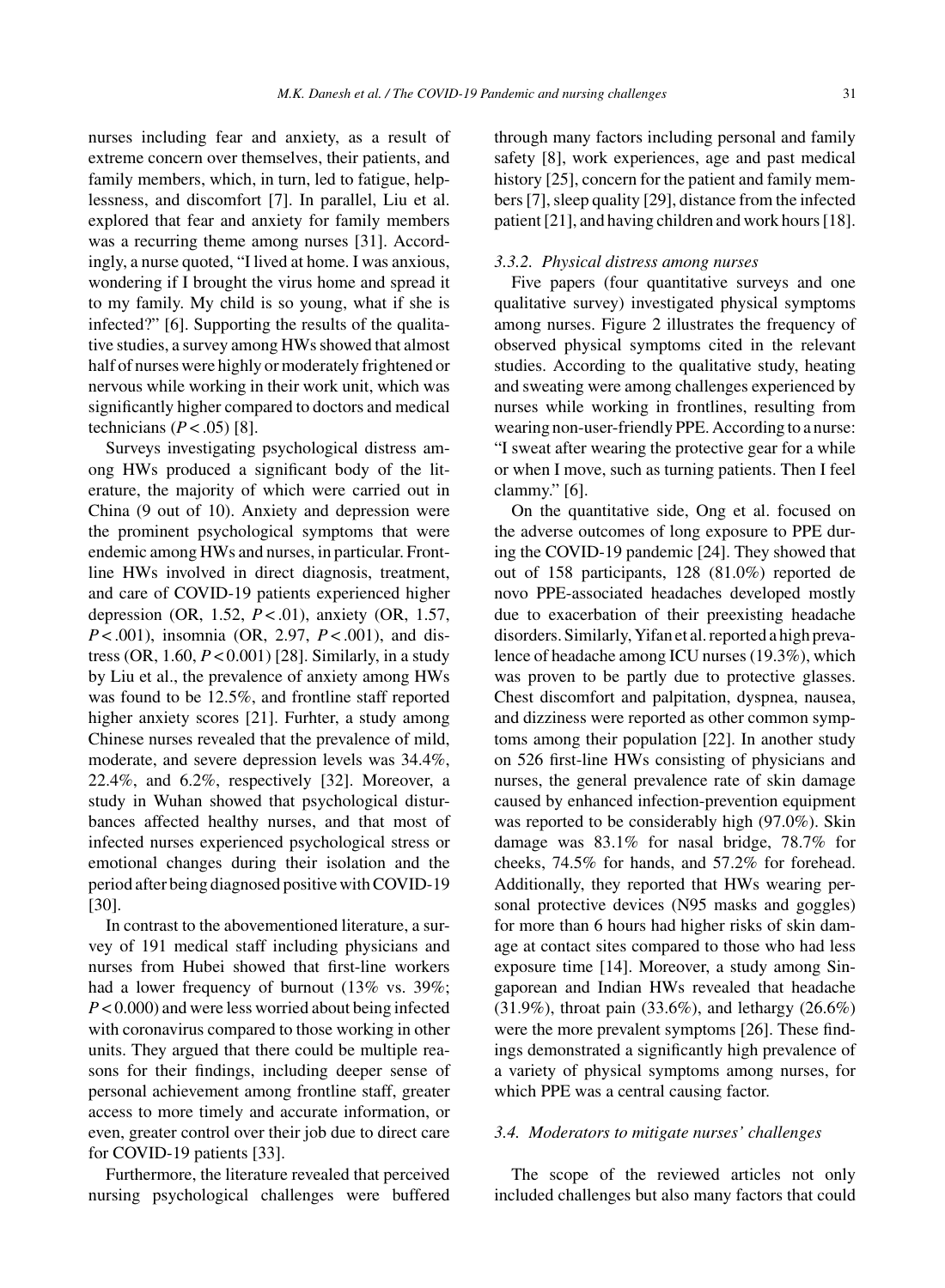benefit nurses and mitigate the adversity of their novel working conditions. Organizational and social support, training, knowledge, and attitude were among the prominent moderators to shield against their adversity.

#### *3.4.1. Organizational and social support*

Based on the evidence, nurses identified multiple support systems to be significantly beneficial, including their hospitals, colleagues, families, friends, and society [6–8, 25]. Nurses in the study by Liu et al. reasoned that with strong logistical support from their organization, they had a sense of safety and trust toward their hospital [6]. In a similar vein, a survey on 5062 HWs showed that "provision of adequate logistical support and accommodation by hospitals" was a significant determinant of stress  $(P < .001)$ , anxiety  $(P < .001)$ , and depression  $(P < .001)$  [25]. Logistical support may include providing medical protective supplies, accommodations, transportation, food, medicines, and subsidies. For instance, many HWs (71%) believed that "receiving free lunch and milk tea prepared by the hospital for frontline staff" always or often reduced their stress levels. In the same study, most HWs claimed that tangible support such as availability of guidelines for controlling infection or recognition of their efforts by the hospital were other facilitators that could help them in performing their job and lowering their stress [8]. Evidently, by providing tangible and intangible support, hospitals could play a key role in arming their nurses to fight the current battle.

With regard to social support, various articles (two qualitative studies and five surveys) mentioned the protecting nature of receiving support from colleagues, family, or friends [6–8, 25, 29]. Sun et al. [7] demonstrated that nurses who cared for and helped each other and showed support for stress relief in challenging situations felt that collective power and team cohesion were stronger; concisely communicated by a nurse: "Many colleagues called me to encourage me and I felt that there were many people who cared about me". They also showed that "receiving support from their families" was a significant support emphasized by nurses. These results were supported in another study [6], where nurses stated that "talking to their significant others about their work experiences" was also helpful as another form of support. Benefits of support by family and colleagues were also reported in three survey studies carried out on HWs in general. Zhu et al. found that living with family members was a positive protective factor against

psychological disturbances, while "feeling of being avoided by family members and friends" was a factor leading to stress, anxiety, and depression. In a similar vein, Xiao et al. [29] demonstrated that a low social support score was closely related to the occurrence of stress, anxiety, and insomnia. In a study by Cai et al., 88% of nurses reported that chatting with family and friends alleviated their stress levels [8]. The literature supports the fact that social support can have a positive effect on adverse psychological burdens of nursing, helping them tackle difficult situations. It is noteworthy that all the above-mentioned studies regarding support were from China, and no similar studies from other regions were published yet.

#### *3.4.2. Training, knowledge and attitude*

Nurses are the backbone of the health system, and being at the risk of infection is a critical challenge not only for them, but for their organization and society. To address this challenge, four survey studies investigated the effect of knowledge and attitude about the Covid-19 pandemic on HWs. Two of the studies were from China [17, 34] and the two remaining were from Vietnam [35] and Pakistan [19]. Zhou et al. argued that knowledge was a prerequisite for establishing prevention beliefs and forming positive attitudes, which, in turn, leads to proper practice [17]. Moreover, they found a significant relationship between COVID-19 knowledge and HWs' attitude, i.e. the greater the knowledge of HWs, the more selfassured they were in overcoming obstacles (OR: 1.41; CI: 95%). They concluded that teaching necessary knowledge should be organized by considering different factors (work experience, educational attainment, etc.). In another study on psychiatry nurses, training was revealed to be an independent variable associated with a greater willingness to care for COVID-19 patients. Nurses receiving advanced training regarding COVID-19 were significantly more enthusiastic about caring for patients [34]. Additionally, Saqlain et al. demonstrated that sufficient knowledge not only was associated with good attitudes, but also led to better precautionary practices [19]. It was also revealed in some other studies [19, 35] that although most HWs had sufficient knowledge and good attitude toward COVID-19, there were discrepancies among occupations, indicating that nurses had the lowest knowledge level compared to doctors or pharmacists. According to the above studies, knowledge is an essential factor to fuel attitude and willingness of nurses, and also, to inspire appropriate precautionary practice.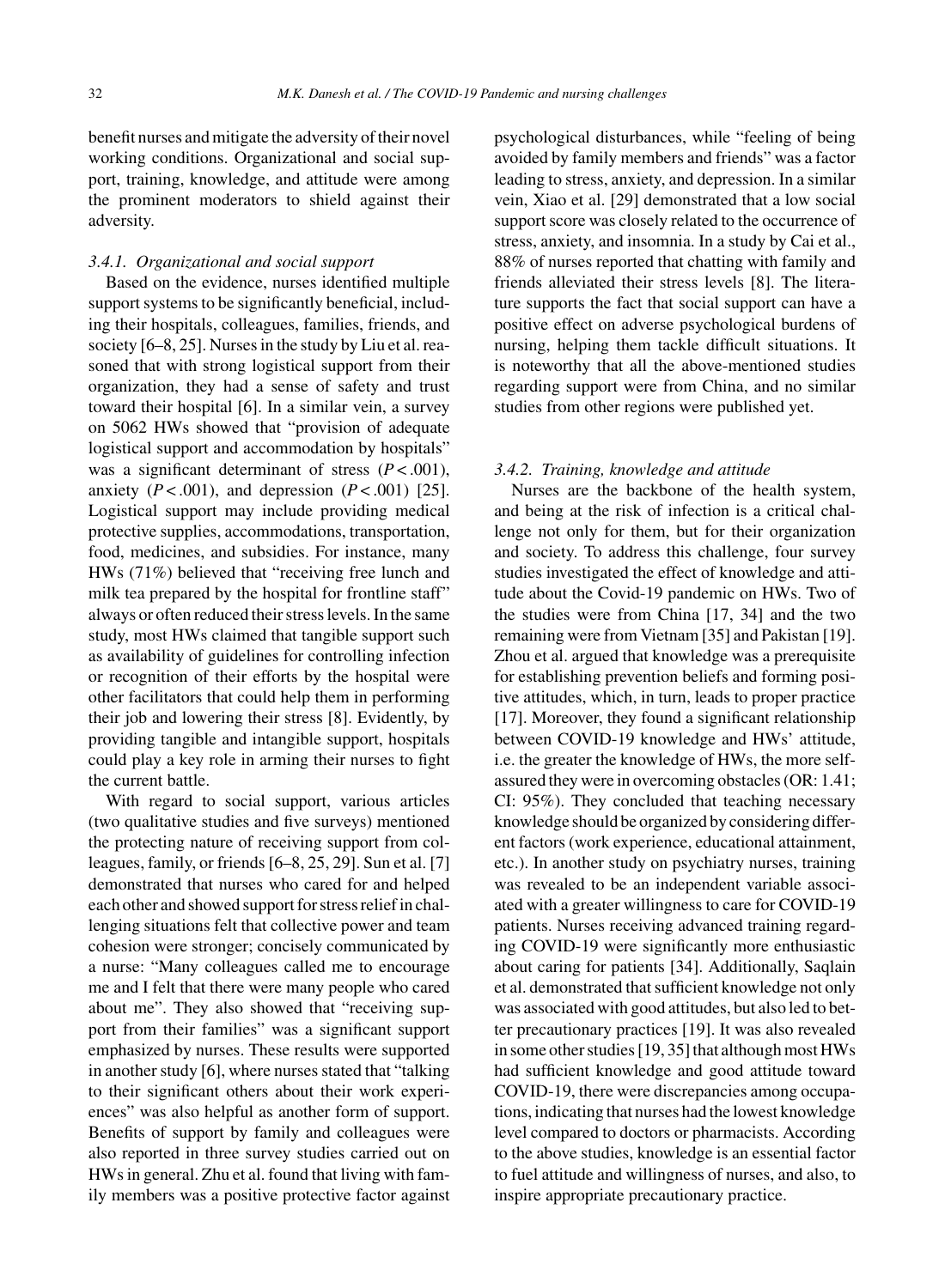#### **4. Discussion**

During the early stages of the current pandemic, our study sought to identify emerging nursing challenges by conducting a narrative review of the existing literature. We primarily intended to demonstrate what challenges nurses faced by examining highly credible research. To this end, 22 articles were included, the majority of which were survey studies from China. Synthesizing the studies, we identified four overarching themes including 1. Being physically and mentally drained in the face of fear and uncertainty, 2. Shortage of personal protective equipment and usability issues, 3. Psychosomatic disturbances among nurses, and 4. Moderators to mitigate nurses' challenges.

By the time this review was conducted, there was as yet no cure for COVID-19, and like other new infectious diseases (e.g., Ebola), patient care was dominantly "supportive nursing care" [36]. Consequently, the pandemic transformed the profession of nursing into a challenging entity, pressuring nurses physically and mentally, as they worked long hours nursing highly demanding patients to compensate for the existing shortage of the manpower. On top of that, nurses not only had to cure the disease, but also needed to boost the morale of anxious patients, which, in turn, cost them emotionally. In the previous pandemics (i.e., MERS and H1N1 influenza), same observations were reported, where nurses were under heavy workload, mainly due to the seriousness of the diseases or a staffing shortage [37–39].Such overstretchings can lead to burnout and reduced quality of care [37, 40]. To counter this situation, administrators must be ready beforehand for the possible system overload during grueling times (i.e., block booking contract or agency nurses in advance to be of help in a pandemic emergency). It is also suggested to limit annual leave during this time and increase the ancillary staff level to manage extra cleaning duties and extra support required for repositioning of patients [37].

In addition to laborious duties of nursing, what truly impacted nurses and their efforts were uncertainty and fear of the disease which had similarities to the reports of the previous pandemics [37, 38, 41, 42]. It is well-known that fear can negatively impact effectiveness, or even, lead to the avoidance of patients [43]. Although a certain level of such fear is inevitable and cannot be entirely eliminated, it is suggested that by providing HWs with adequate PPE, sharing information about their quality, and providing

necessary training on how to use them, fear can be largely diminished [38, 44].

PPE shortage was another problem highlighted in the current pandemic. The scale of the bio disaster was so vast that disabled many health systems. It is recommended to make institutional plans in advance to supply protective equipment when there is a surge in its demand [45]. Non user-friendly PPE and long exposure to them were other sources of dissatisfaction among nurses, which led to many serious physical distresses including heat and sweat, headache, skin problems, and lethargy. Regrettably, inferior usability of PPE was a recurrent issue common to the recent pandemics, which has remained to be addressed [37, 42, 46, 47]. In their study during the human swine influenza outbreak in Hong Kong, Lam and Hung [46] regarded PPE uncomfortable and time-consuming. Similarly, PPE usage in Australia was reported to be irritating and created unnecessary duties during the outbreak [37]. Any discomfort and annoyance of PPE is undesirable since it can undermine the compliance of HWs in using protective equipment [46], and consequently, may pose a threat to the public health [48]. In this concern, it is of great significance that medical equipment companies design PPE according to the ergonomics principle and obtain feedback from nurses on their usability to design more user-friendly equipment.

Not surprisingly, HWs, especially nurses, experienced high levels of stress, anxiety, and depression during the pandemic. This observation is similar to that of nurses who cared for Severe Acute Respiratory Syndrome (SARS), Middle East Respiratory Syndrome (MERS), or Human Swine Influenza (HIS) patients, where they expressed high levels of stress, anxiety, and psychological trauma during and after caring for the patients [46, 47, 49]. A study during the MERS outbreak showed that psychological strains could adversely affect nurses' intention, professionalism [50], and psychological morale [51, 52]. Therefore, a system is needed to help manage nurses' psychological disturbances and provide necessary support. Additionally, a mental health and stress control program is needed for nurses, especially frontline staff, to prevent psychological trauma in them [47]. Rajkumar presented a number of therapeutic interventions and strategies that can be considered when designing mental health services [5].

Studies reported various essential mediators to combat challenges and difficulties during the pandemic. Among them, receiving proper support from organizations, colleagues, and relatives including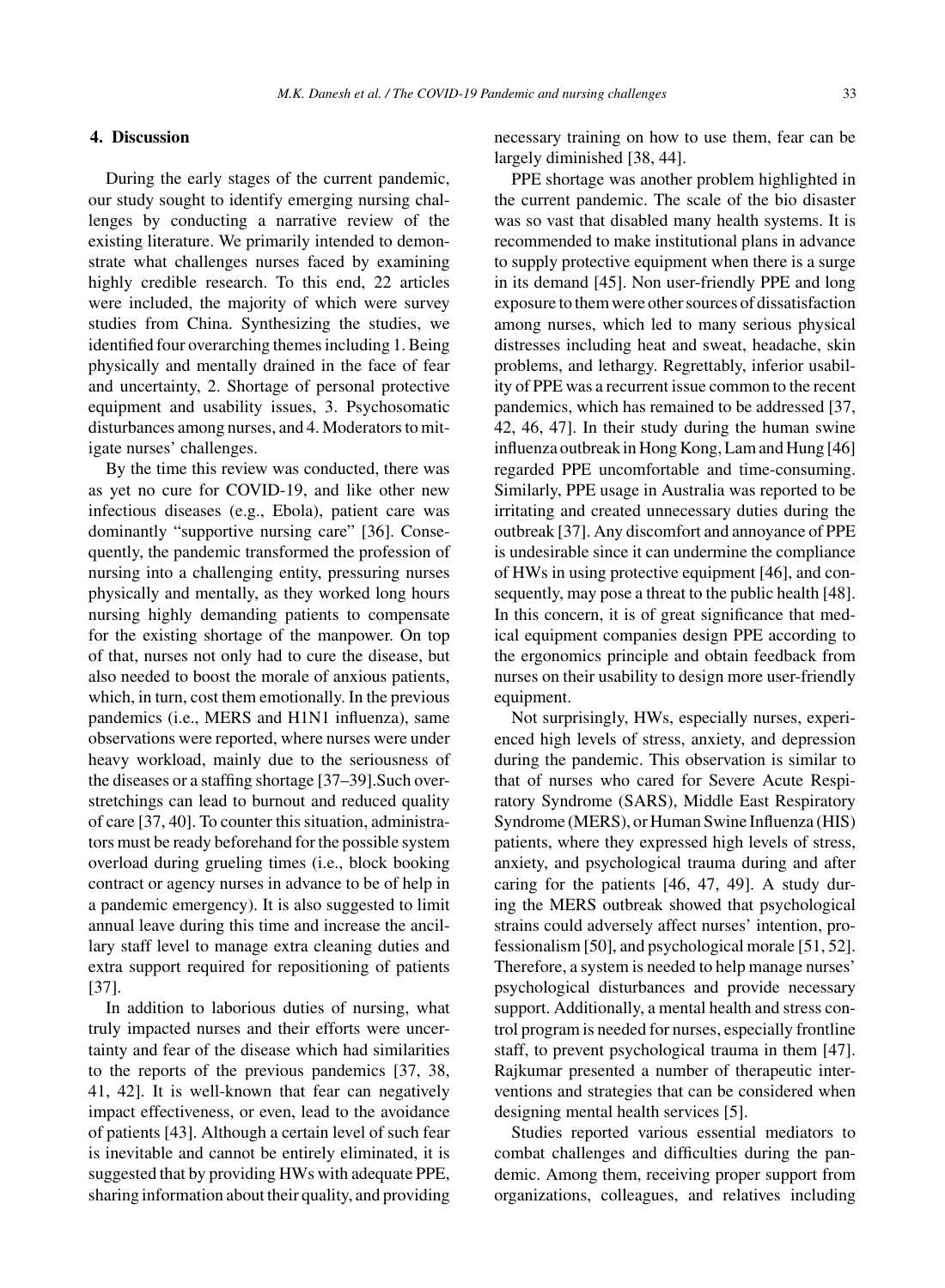family was emphasized in the studies. Studies during the past epidemics have shown that poor social support from family, colleagues, and bosses is related to adverse outcomes including stress, burnout, dissatisfaction, and intention to leave [42, 47, 53–55]. Two significant aspects of organizational support were adequate logistic provision and recognition from nurses. Similar to other studies, it was found that these two factors could act as significant facilitators to nurses' well-being [42, 56, 57]. Accordingly, during a pandemic, it is critical to protect the nursing community by evoking appropriate support from the right people through social campaigns or organizational policies. To enhance the impact of such movements, it is suggested to provide social support by taking into account national and cultural factors [58, 59].

Training, knowledge, and attitude were other identified moderating factors that could ease nursing challenges. Possessing the necessary knowledge was reported to bring about a positive attitude toward obstacles and lead to the right practice. Moreover, proper training to enhance such knowledge was revealed to facilitate this process. The significance of training during pandemics has been highlighted in the literature [60, 61]. Possessing necessary knowledge should be of great concern during an outbreak, in which there is a turbulent flow of information, and information overload is an obstacle to providing proper care [46, 50, 62, 63]. Effective training including evidence-based knowledge and clinical skills applicable to patient care should target nurses in particular, since they were reported to be less knowledgeable compared to other HWs.

#### **5. Conclusion and implications for practice**

This review sought to underline major nursing challenges in the midst of the COVID-19 pandemic. In the face of all deficiencies, nurses experienced a severe situation, being overstretched to shoulder the great responsibility of providing care for demanding COVID-19 patients, during which a significant amount of psychological and physical pain was inflicted to them. However, a lot that can be done to ameliorate the situation. First, administrators should be ready in advance for an unpredictable disaster by considering back up resources including people and equipment. They should also set up systems to monitor and support nurses' mental status during and after the pandemic. Second, a significant proportion of nursing distress can be mitigated by providing them

with adequate user-friendly (ergonomic) PPE, the design of which has been informed by nurses' feedback. Third, administrators should support nurses by effective training, proper logistics, and recognizing their efforts during the pandemic. However, supporting nurses is not only limited to their respective organizations, and the society at large, especially their families and coworkers, can play a major role in their support.

#### **6. Limitations and future directions**

There are some limitations in the current review. First, while every effort was made to keep the focus on nurses, there were several studies, in which we could not distinguish between the results of nurses and those of other HWs. However, it could not have imposed a threat to the interpretation of the result since in all cases, the absolute proportion of the population was nurses. Second, this study was conducted almost immediately after the pandemic. Therefore, the reviewed studies provided some initial but limited evidence about the plethora of challenges experienced by nurses during the COVID-19 pandemic. Future studies may wish to explore the lived experience of nurses since they can provide rich data with regard to the broad spectrum of issues from the field. Such studies may provide valuable information, helping to carry out further quantitative studies. Third, all the studies were from Asia, with the majority of them being from China, which makes the generalizability of the findings limited. Evidently, there was a need for studies from other regions, especially Western countries.

# **Conflict of interest**

None to report.

# **References**

- [1] WHO. WHO Director-General's opening remarks at the media briefing on COVID-19-11 March 2020 2020 [Available from:<https://www.who.int/dg/speeches/detail>.
- [2] Worldometers. coronavirus pandemic 2020 [updated 6/9/2020. Available from: [https://www.worldometers.info/](https://www.worldometers.info/coronavirus) coronavirus.
- [3] Sarailoo M, Matin S, Vosoughi M, Dargahi A, Gholizadeh H, Rajabi Damavandi M, et al. Investigating the relationship between occupation and SARS-CoV2. Work. (Preprint): 1-6.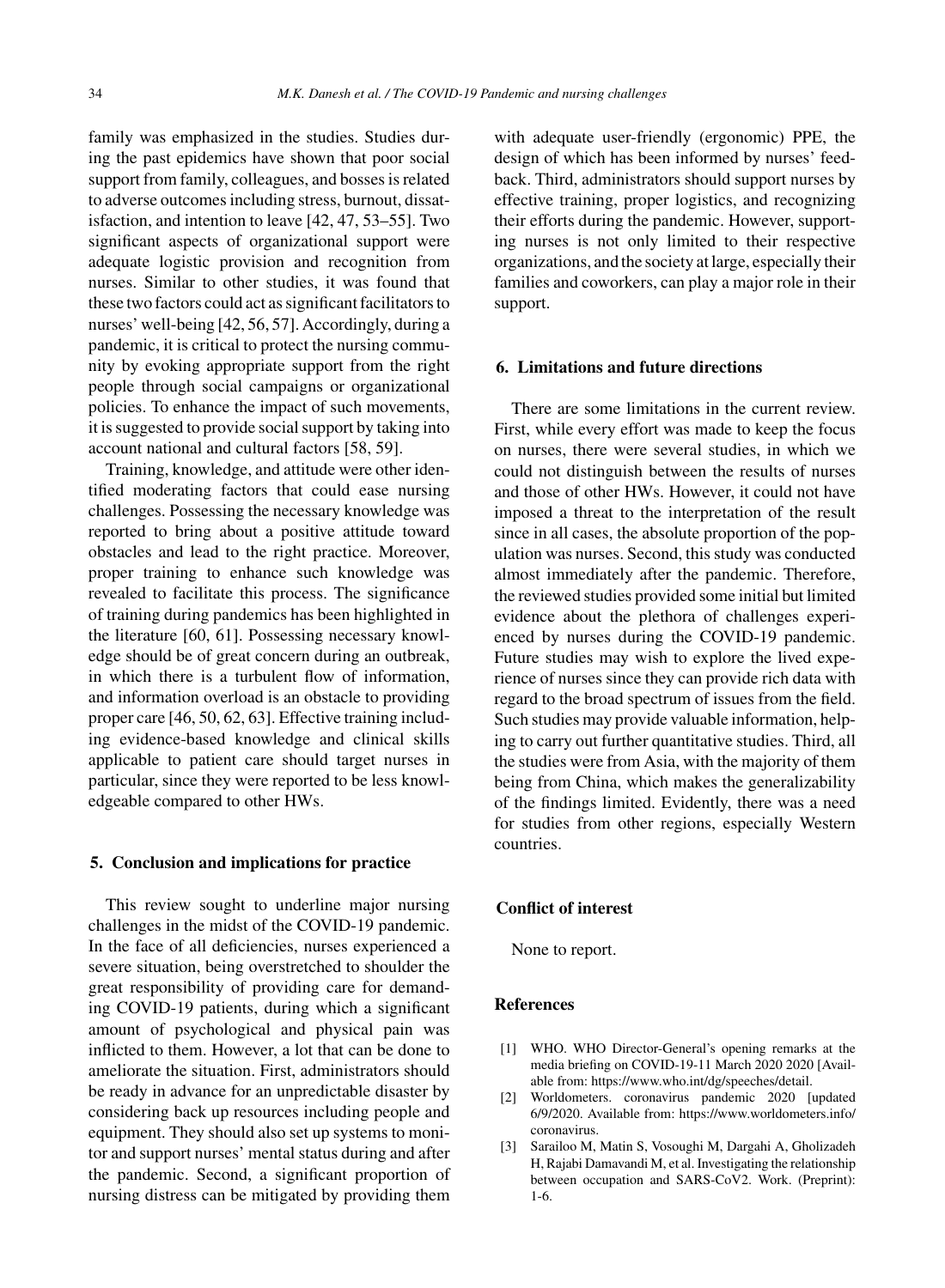- [4] Garosi E, Khosravi Danesh M, Mazloumi A. Nurses and Coronavirus: Challenges and Consequences. Iran Occupational Health. 2020;17(1):1-6.
- [5] Rajkumar RP. COVID-19 and mental health: A review of the existing literature. Asian J Psychiatr. 2020:102066.
- [6] Liu Q, Luo D, Haase JE, Guo Q, Wang XQ, Liu S, et al. The experiences of health-care providers during the COVID-19 crisis in China: a qualitative study. Lancet Glob Health. 2020.
- [7] Sun N, Shi S, Jiao D, Song R, Ma L, Wang H, et al. A qualitative study on the psychological experience of caregivers of COVID-19 patients. American Journal of Infection Control. 2020.
- [8] Cai H, Tu B, Ma J, Chen L, Fu L, Jiang Y, et al. Psychological Impact and Coping Strategies of Frontline Medical Staff in Hunan Between January and March 2020 During the Outbreak of Coronavirus Disease 2019 (COVID-19) in Hubei, China. Medical science monitor: international medical journal of experimental and clinical research. 2020;26:e924171-1.
- [9] Hick JL, Hanfling D, Wynia MK, Pavia AT. Duty to plan: health care, crisis standards of care, and novel coronavirus SARS-CoV-2. NAM Perspectives. 2020.
- [10] Wang J, Zhou M, Liu F. Reasons for healthcare workers becoming infected with novel coronavirus disease 2019 (COVID-19) in China. Journal of Hospital Infection. 2020;105(1):100-1.
- [11] Shanafelt T, Ripp J, Trockel M. Understanding and addressing sources of anxiety among health care professionals during the COVID-19 pandemic. JAMA. 2020.
- [12] Zarocostas J. How to fight an infodemic. The Lancet. 2020;395(10225):676.
- [13] Ferrari R. Writing narrative style literature reviews. Medical Writing. 2015;24(4):230-5.
- [14] Lan J, Song Z, Miao X, Li H, Li Y, Dong L, et al. Skin damage among health care workers managing coronavirus disease-2019. J Am Acad Dermatol. 2020;82(5):1215-6.
- [15] Vaismoradi M, Jones J, Turunen H, Snelgrove S. Theme development in qualitative content analysis and thematic analysis. 2016.
- [16] Miles MB, Huberman AM, Saldaña J. Qualitative data analysis: A methods sourcebook: Sage publications; 2018.
- [17] Zhou M, Tang F, Wang Y, Nie H, Zhang L, You G, et al. Knowledge, attitude and practice regarding COVID-19 among health care workers in Henan, China. Journal of Hospital Infection. 2020.
- [18] Mo Y, Deng L, Zhang L, Lang Q, Liao C, Wang N, et al. Work stress among Chinese nurses to support Wuhan for fighting against the COVID-19 epidemic. Journal of Nursing Management. 2020.
- [19] Saqlain M, Munir MM, ur Rehman S, Gulzar A, Naz S, Ahmed Z, et al. Knowledge, attitude, practice and perceived barriers among healthcare professionals regarding COVID-19: A Cross-sectional survey from Pakistan. Journal of Hospital Infection. 2020.
- [20] Zhang X, Jiang Z, Yuan X, Wang Y, Huang D, Hu R, et al. Nurses reports of actual work hours and preferred work hours per shift among frontline nurses during coronavirus disease 2019 (COVID-19) epidemic: A cross-sectional survey. International Journal of Nursing Studies. 2020: 103635.
- [21] Liu C, Yang Y-z, Zhang XM, Xu X, Dou Q-L, Zhang W-W. The prevalence and influencing factors for anxiety in medical workers fighting COVID-19 in China: A cross-sectional survey. medRxiv. 2020:2020.03.05.20032003.
- [22] Yifan T, Ying L, Chunhong G, Jing S, Rong W, Zhenyu L, et al. Symptom Cluster of ICU nurses treating COVID-19 pneumonia patients in Wuhan, China. J Pain Symptom Manage. 2020.
- [23] Yin X, Zeng L. A study on the psychological needs of nurses caring for patients with coronavirus disease 2019 from the perspective of the existence, relatedness, and growth theory. International Journal of Nursing Sciences. 2020.
- [24] Ong JJ, Bharatendu C, Goh Y, Tang JZ, Sooi KW, Tan YL, et al. Headaches Associated with Personal Protective Equipment–A Cross-sectional Study Amongst Frontline Healthcare Workers During COVID-19 (HAPPE Study). Headache: The Journal of Head and Face Pain. 2020.
- [25] Zhu Z, Xu S, Wang H, Liu Z, Wu J, Li G, et al. COVID-19 in Wuhan: Immediate Psychological Impact on 5062 Health Workers. medRxiv. 2020.
- [26] Chew NW, Lee GK, Tan BY, Jing M, Goh Y, Ngiam NJ, et al. A multinational, multicentre study on the psychological outcomes and associated physical symptoms amongst healthcare workers during COVID-19 outbreak. Brain, behavior, and immunity. 2020.
- [27] Huang Y, Zhao N. Generalized anxiety disorder, depressive symptoms and sleep quality during COVID-19 outbreak in China: a web-based cross-sectional survey. Psychiatry Res. 2020:112954.
- [28] Lai J, Ma S, Wang Y, Cai Z, Hu J, Wei N, et al. Factors associated with mental health outcomes among health care workers exposed to coronavirus disease 2019. JAMA network open. 2020;3(3):e203976-e.
- [29] Xiao H, Zhang Y, Kong D, Li S, Yang N. The effects of social support on sleep quality of medical staff treating patients with coronavirus disease 2019 (COVID-19) in January and February 2020 in China. Medical Science Monitor: International Medical Journal of Experimental and Clinical Research. 2020;26:e923549-1.
- [30] Jin Y-H, Huang Q, Wang Y-Y, Zeng X-T, Luo L-S, Pan Z-Y, et al. Perceived infection transmission routes, infection control practices, psychosocial changes, and management of COVID-19 infected healthcare workers in a tertiary acute care hospital in Wuhan: a cross-sectional survey. Military Medical Research. 2020;7(1):1-13.
- [31] Liu C-Y, Yang Y-z, Zhang X-M, Xu X, Dou Q-L, Zhang W-W. The prevalence and influencing factors for anxiety in medical workers fighting COVID-19 in China: A cross-sectional survey. Available at SSRN 3548781. 2020.
- [32] Kang L, Ma S, Chen M, Yang J, Wang Y, Li R, et al. Impact on mental health and perceptions of psychological care among medical and nursing staff in Wuhan during the 2019 novel coronavirus disease outbreak: A cross-sectional study. Brain, behavior, and immunity. 2020.
- [33] Wu Y, Wang J, Luo C, Hu S, Lin X, Anderson AE, et al. A comparison of burnout frequency among oncology physicians and nurses working on the front lines and usual wards during the COVID-19 epidemic in Wuhan, China. J Pain Symptom Manage. 2020.
- [34] Shi Y, Wang J, Yang Y, Wang Z, Wang G, Hashimoto K, et al. Knowledge and attitudes of medical staff in Chinese psychiatric hospitals regarding COVID-19. Brain, Behavior, & Immunity-Health. 2020:100064.
- [35] Giao H, Han NTN, Van Khanh T, Ngan VK, Van Tam V, Le An P. Knowledge and attitude toward COVID-19 among healthcare workers at District 2 Hospital, Ho Chi Minh City. Asian Pac J Trop Med. 2020;13.